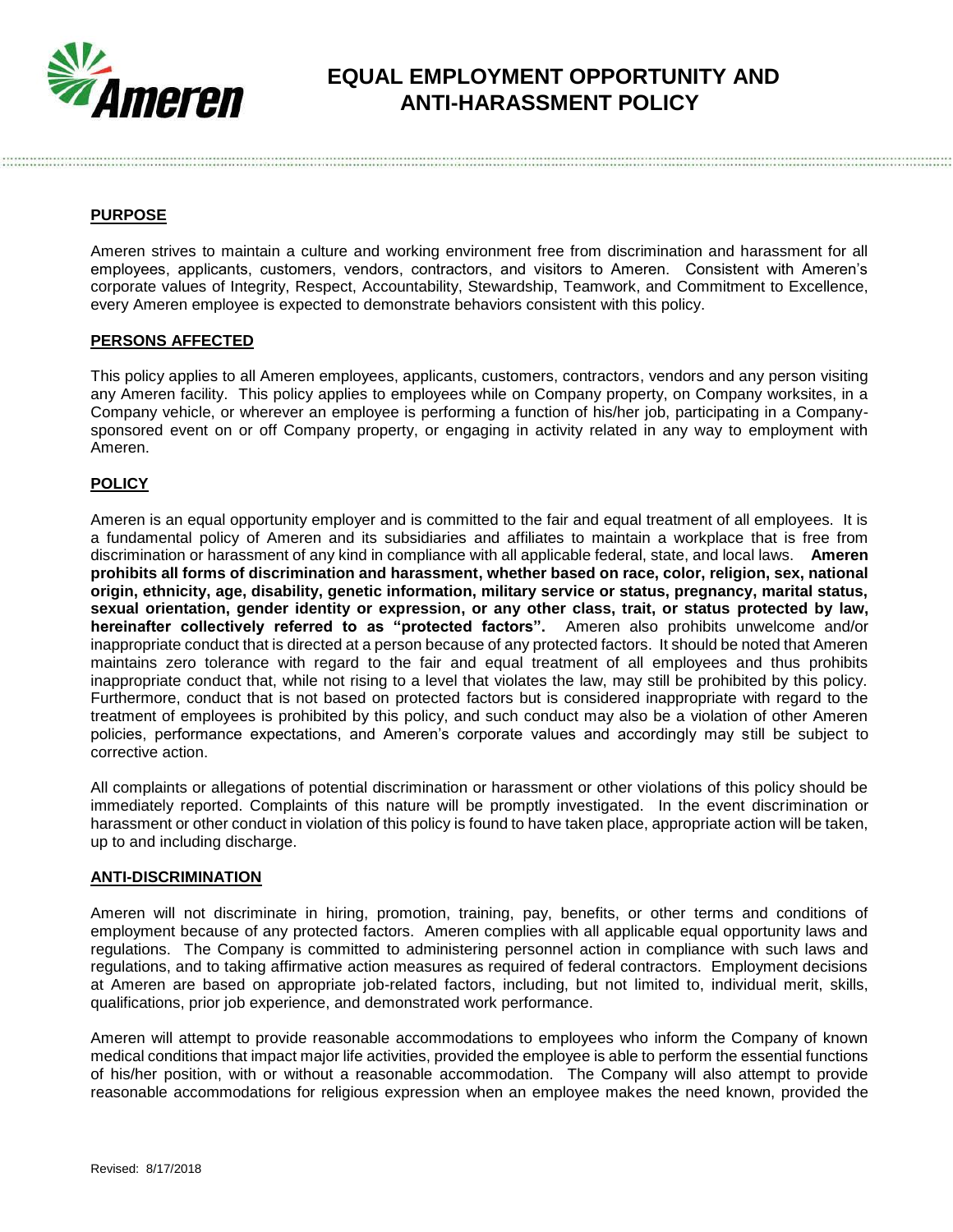religious expression is not coercive or demeaning to another individual's sincerely held religious beliefs, or lack of such beliefs.

It is the responsibility of every employee to ensure that discrimination or harassment based on any protected factors does not occur in the workplace. Employees who experience problems in the area of equal employment opportunity should discuss the matter with a supervisor, manager, director, or the appropriate HR Services & Employee Relations representative who supports their business segment, or any Human Resources leader.

## **ANTI-HARASSMENT**

Ameren prohibits all forms of unlawful harassment. Unlawful harassment generally includes, but is not limited to, unwelcome or unsolicited conduct based upon or directed at a person because of any protected factors. Harassment can be physical, verbal or visual in nature, and includes behavior that is demeaning, offensive and/or indicates hostility toward persons in the workplace based on any protected factors. Conduct is in violation of this policy when it is sufficiently severe or pervasive that it has the purpose or effect of unreasonably interfering with an individual's work performance or creates a hostile, intimidating, or offensive work environment for the individual.

#### **PROHIBITED CONDUCT**

Ameren also prohibits all forms of inappropriate conduct by anyone subject to this policy as it pertains to the treatment of employees. Inappropriate conduct prohibited by this policy may not always rise to the level of discrimination or harassment. Rather, inappropriate conduct is often demeaning or offensive or indicates hostility towards others even if the conduct is not based on or directed at a person because of a protected factor. The following examples are provided to assist in the interpretation of what Ameren views as prohibited conduct under this policy. This list is not meant to be all-inclusive. Other conduct not specifically identified below may also be prohibited by this policy. Certain conduct need not be "unwelcome" or observed by others for it to violate this policy (e.g., inappropriate use of the Internet).

#### **Physical conduct, such as:**

- 1. Rape, sexual battery, molestation or attempts to commit such assaults.
- 2. Unwelcome and/or inappropriate conduct that is sexual in nature or attempts to engage in such conduct. Examples may include unwelcome sexual advances, touching, pinching, poking, patting, grabbing, or brushing against another person's body; kissing or fondling another person against his/her will; impeding or blocking a person's movement; sitting on someone's lap; massaging neck, shoulders or other parts of a person's body.
- 3. Unwelcome and/or inappropriate physical conduct or attempts to engage in such conduct that is not sexual in nature but is offensive, intimidating and/or potentially harmful and/or is based on any protected factors.

## **Verbal conduct, such**

**as:**

- 1. Offensive, derogatory, intimidating, persistent or otherwise inappropriate remarks, jokes, comments, references, or slurs.
- 2. Demeaning, offensive, or otherwise inappropriate remarks, jokes, comments, or references about a person's sex, sexuality, sexual orientation or sexual experiences or about a person's body. Examples may include requests for sexual activity; lewd or explicitly sexual language; gestures that are typically judged to be sexual in nature; inappropriate references about an individual's sexual activities, experiences, deficiencies or prowess; repeated and/or unwelcome comments regarding a person's physical appearance; and repeated requests for dates.

## **Other inappropriate or offensive behavior or actions (both implied and explicit), such as:**

1. Subjecting, or threatening to subject, others to intimidating, unwelcome or unsolicited conduct including expressing excessive unwanted romantic attention toward another individual, or intentionally making performance of the employee's job more difficult.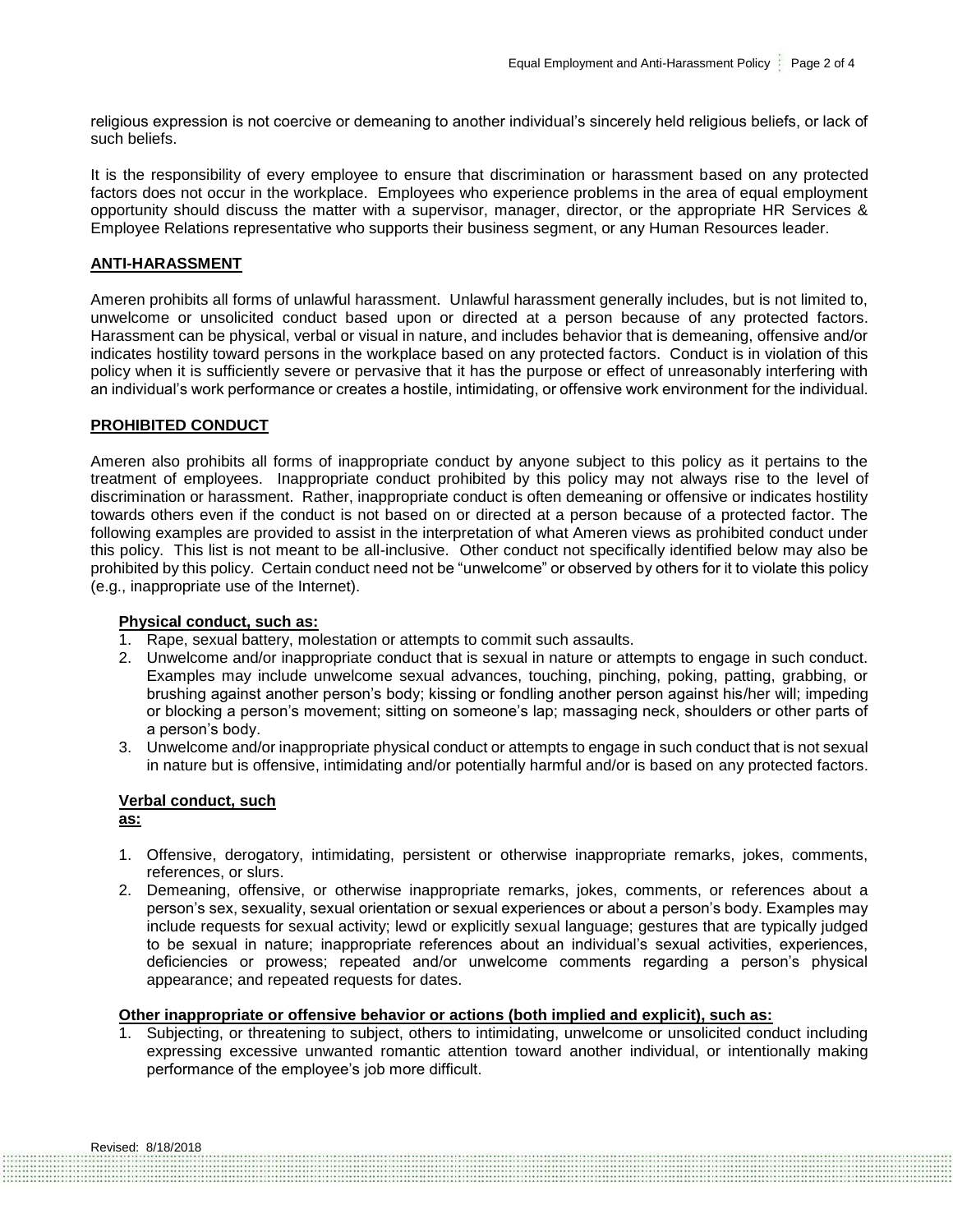- 2. Unwelcome and/or inappropriate communications, including notes, faxes, phone calls, text messages, voice mail, electronic mail (e-mail), or Internet/Intranet medium, and/or displaying, possessing, viewing or bringing into the workplace (including lockers, offices, cubicles, restrooms and Ameren vehicles) graffiti, pictures, posters, calendars, objects, promotional materials, reading materials, or computer graphics, Internet sites (including attempting to access or display inappropriate Internet websites that are blocked or restricted), e-mail or other materials that are:
	- a) sexually suggestive, demeaning or pornographic;
	- b) racially, ethnically or religiously derogatory; and/or
	- c) intimidating or offensive on the basis of any protected factors.

Examples of unwelcome and/or inappropriate communications may include posting racially motivated jokes, cartoons or symbols; displaying promotional calendars that are sexually suggestive; accessing sexually suggestive or pornographic Internet sites; and distributing or posting jokes or cartoons about a person because of any protected factors.

- An item may be considered "sexually suggestive" if, for example, it depicts a person of either sex who is not fully clothed or who is posed in a manner that is sexually provocative and/or who is posed for the purpose of displaying the private portions of his/her body.
- Such actions and items may violate this policy whether or not the items are readily accessible or easily viewed by others. Accordingly, Ameren reserves the right to inspect Company property (e.g., lockers, offices, cubicles, restrooms, voicemail, vehicles, computers and other Ameren property) to ensure that no inappropriate items are brought into the workplace.
- 3. Making employment decisions based on inappropriate, discriminatory or protected factors, including but not limited to:
	- a) Preferential treatment or promises of preferential treatment to any employee for submitting to sexual conduct, including soliciting or attempting to solicit any employee to engage in sexual activity for compensation or reward; or making employment decisions based on sexual favoritism in a consensual relationship; or
	- b) Taking or threatening to take adverse employment action based on an employee's refusal to submit to sexual advances or to participate in sex-related conduct.

#### **COMPLAINT PROCEDURES**

Employees who believe they have been subjected to discrimination, harassment, or other conduct in violation of this policy, or who observe such discrimination, harassment, or other conduct directed at others, should immediately report the incident to a supervisor. If they feel it would be inappropriate to discuss the incident with their supervisor, or if their supervisor is the subject of the complaint, they should contact a manager or director, the appropriate HR Services & Employee Relations representative who supports their business segment, or any Human Resources leader. All reports of alleged harassment, discrimination, or other prohibited conduct will be promptly investigated and addressed, to the extent possible, in a confidential manner. Disclosure regarding such matters will be on a need-to-know basis, consistent with the rights of all persons involved, and with the obligation of Ameren to investigate the allegation and, when necessary, to take prompt and appropriate action.

All employees are expected to act responsibly and honestly when they present allegations they suspect violate this policy. Any employee identified as a potential witness is expected to fully cooperate during an investigation and maintain the confidentiality of investigation information. Employees who fail to fully cooperate during an investigation or to maintain the confidentiality of investigation information will be subject to disciplinary action, up to and including discharge.

Any leader who becomes aware of conduct or a situation that may violate this policy must report this to HR Services & Employee Relations and failure to report the conduct or situation to HR Services & Employee Relations will be subject to disciplinary action, up to and including discharge.

Accusations of discrimination, harassment, or other prohibited conduct made in bad faith have a serious effect on innocent persons and Ameren and significantly disrupt the working environment. Bad faith accusations do not